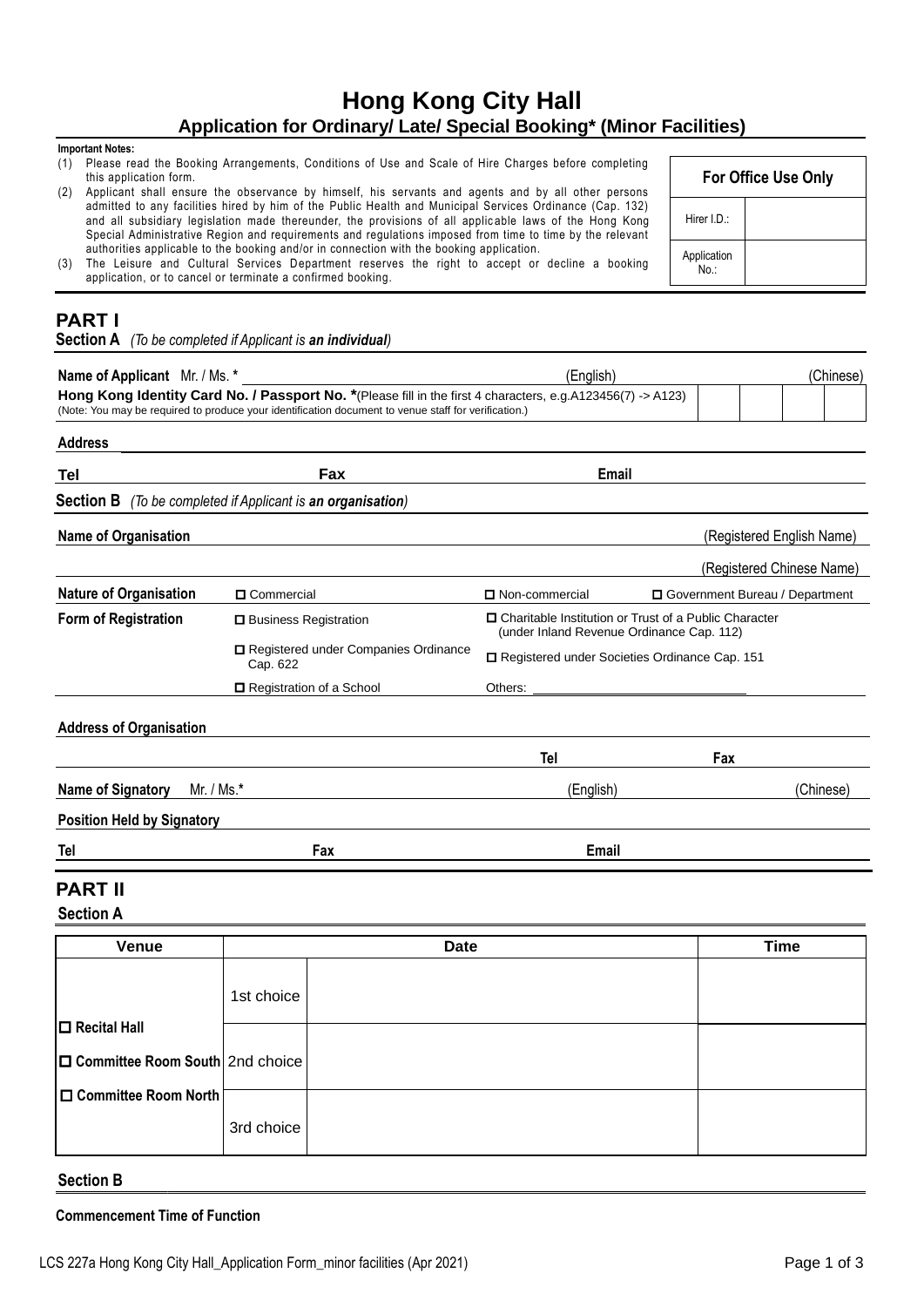|  | <b>Estimated No. of Participants</b> | <b>Admission Fee / Course Fee \$</b> | Free' |
|--|--------------------------------------|--------------------------------------|-------|
|--|--------------------------------------|--------------------------------------|-------|

| <b>PART III</b>        |                  |                                                                                                                                                                                        |                                  |
|------------------------|------------------|----------------------------------------------------------------------------------------------------------------------------------------------------------------------------------------|----------------------------------|
| Name of Event          |                  |                                                                                                                                                                                        | (English)                        |
|                        |                  |                                                                                                                                                                                        | (Chinese)                        |
| <b>Nature of Event</b> |                  |                                                                                                                                                                                        |                                  |
|                        |                  | Details of Event (e.g. theme, title, programmes and name of artists / speakers, etc. Please specify the country of origin if there are any artists/ speakers who are non-HK residents) |                                  |
|                        |                  | Any sale of merchandise during the event? Yes / No*<br>If yes, please specify the merchandise items at below:                                                                          |                                  |
|                        | Use of e-Payment |                                                                                                                                                                                        |                                  |
|                        |                  | Settle hire charges through e-Payment if application is approved (e-Payment refers to online payment service by means of PPS/Credit Card) :                                            |                                  |
| $\Box$ Yes             | $\square$ No     | If yes, please provide your email for receiving the password for using e-payment service:                                                                                              |                                  |
|                        |                  |                                                                                                                                                                                        | (if different from Part I above) |
|                        |                  |                                                                                                                                                                                        |                                  |

### **PART IV** *(For Special Booking Application only)*

Reason(s) why this booking needs confirmation more than 6 months in advance: (Please attach documents to support the information given above)

### **PART V**

If you are interested in applying the Concessionary Rates for Non-profit Organisations Scheme, please refer to Scale V (C), Hong Kong City Hall Scales of Hire Charges and Booking Arrangements and then complete the following:

Will you apply for the Scheme?  $\Box$  Yes  $\Box$  No The Event is open / not open<sup>\*</sup> to the public.

#### **Submission of Documentary Proof (Applicable to applications for Concessionary Rates for Non-profit Organisations Scheme only)**

If the applicant organisation has, during the past 12 months, applied for and been granted any kind of rental subsidy / reduction of hire charges / concessionary rates at an Leisure and Cultural Services Department cultural venue (i.e. civic centre / town hall / theatre, Queen Elizabeth Stadium, museum or the Hong Kong Central Library) and has submitted documentary proof (such as Memorandum (if any) and Articles of Association or the Constitution or tax exemption document issued by the Inland Revenue Department) which are still valid to be applicable to the present application, the applicant organisation may declare the same below to save the effort of re-submission. The applicant organisation may be requested to submit the relevant documents when necessary.

This applicant organisation is/is not\* an arts organisation (whose aim is to promote arts as stated in its Constitution or Memorandum (if any) and Articles of Association). Approval was given to the application made for any kind of rental subsidy / reduction of hire charges / concessionary rates at (name of the venue) in (name of the venue) in required documentary proof submitted.

**Name of co-presenter(s)** (if any) Co-presenter(s) must submit all relevant supporting documents for booking application and Concessionary Rates for Non-profit Organisations Scheme (if applicable).

**Name of sponsor(s)** (if any)

## **PART VI**

**Person to contact regarding detailed arrangements of the event**

**Name of Contact Person** Mr. / Ms. **\*** (English) (English) (English) (Chinese)